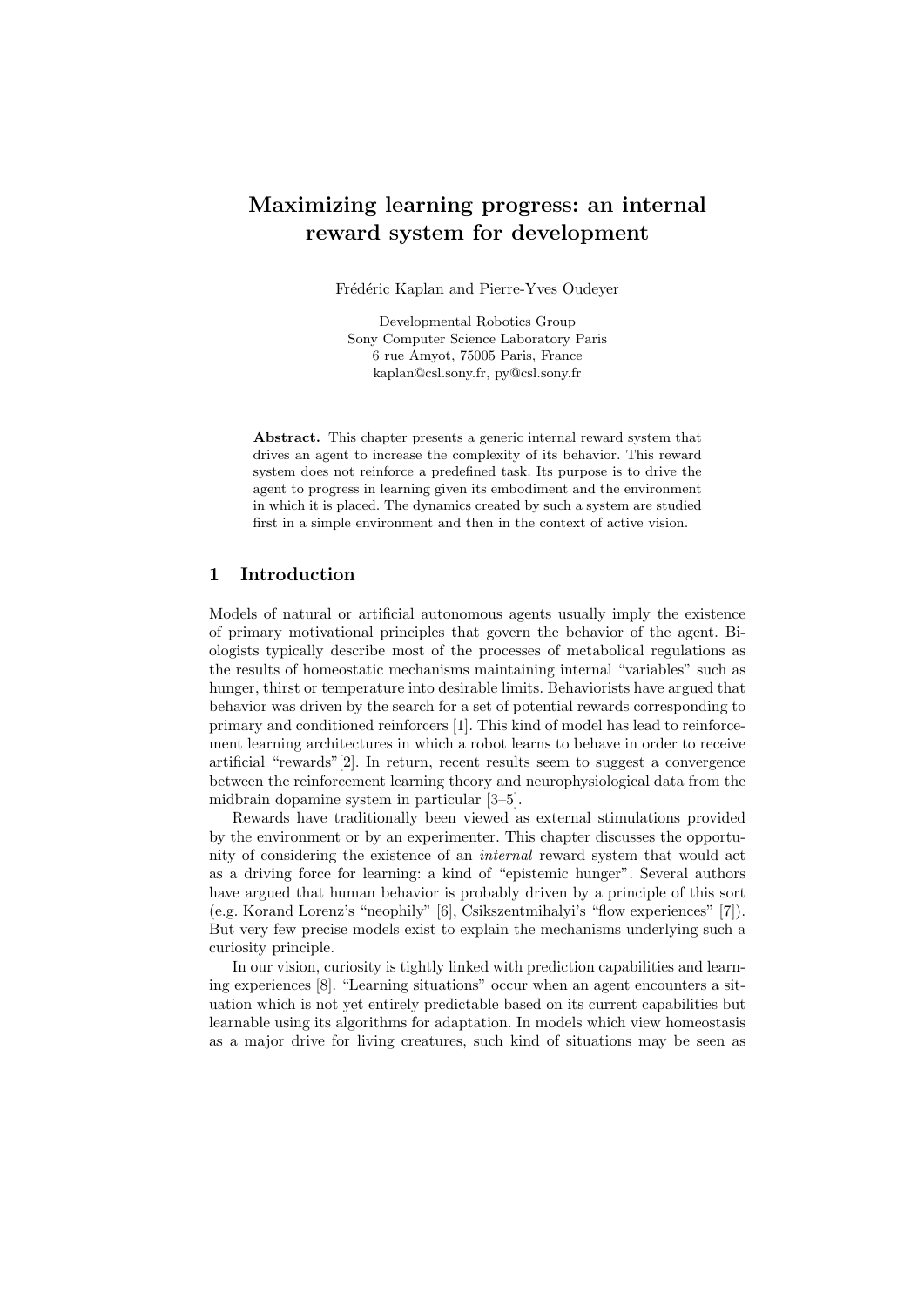perturbations [9]. If the goal of the agent is to constantly try to minimize its error in prediction, learning is simply a way to reach again a form of equilibrium state (e.g. [10]). Taking an opposite point of view, several authors have suggested that in order to learn efficiently agents should focus on "novel", "surprising" or "unexpected" situations. This would mean that a "curious" agent should focus on situations for which it does not yet have adequate prediction capabilities (e.g [11] in field of developmental robotics or [12] in the field of "active learning" ).

The view presented in this chapter is different, but in the line of Schmidhuber's theoretical machine learning work [13]. Curiosity is defined neither as a pressure to minimize errors in prediction, nor as a tendency to focus on the most "surprising" situations, but on the contrary as a drive that pushes the agent to lose interest in both predictable and unpredictable areas, to concentrate on situations that *maximize learning progress*.

The next section presents an engine that can generate behaviors based on this reward principle. As the reward system is generic, this engine can be associated with any input-output device. However the resulting behavior highly depends on the embodiment of the device, that is on the physical structure of the device and on the particular implementation of the prediction systems used by the engine. In order to understand the learning dynamics created by this reward system, this chapter focuses first on a simple embodiment. Experiments with a more complex active vision system are then described.

#### 2 A generic engine

#### 2.1 Technical description

Input, Output, Internal rewards. An agent can be viewed as a plant consisting of an input-output device and an engine controlling it. At any time  $t$ , the engine receives a vector  $S(t)$  of input signals (either internal or external to the agent) and can send a vector  $M(t)$  of control signals corresponding to its actions on the environment or on internal parameters. The set of internal reward received at time t is contained in a vector  $R(t)$ . The purpose of the engine is to maximize the amount of rewards received in a given time frame (possibly infinite).<sup>1</sup>

The complete situation (sensory-motor and rewards) is summarized in a vector  $SMR(t)$ . The behavior of the engine consists in determining  $M(t)$  based on  $S(t)$  and on previous sensory-motor-reward situations  $SMR(t-1), SMR(t-$ 2), ... Given the constraints provided by its embodiment and the environment in which it is placed, the engine develops in an unsupervised manner.<sup>2</sup>

<sup>&</sup>lt;sup>1</sup> In this paper we only consider the case of a reward vector of dimension 1, but we describe the engine in its general form which can deal with more than one reward function.

<sup>&</sup>lt;sup>2</sup> It is to be understood that, in the present paper, when the expression "sensorymotor" is used the word "motor" does not necessarily entail physical motion. The term "motor" refers more generally to any control signal having a potential effect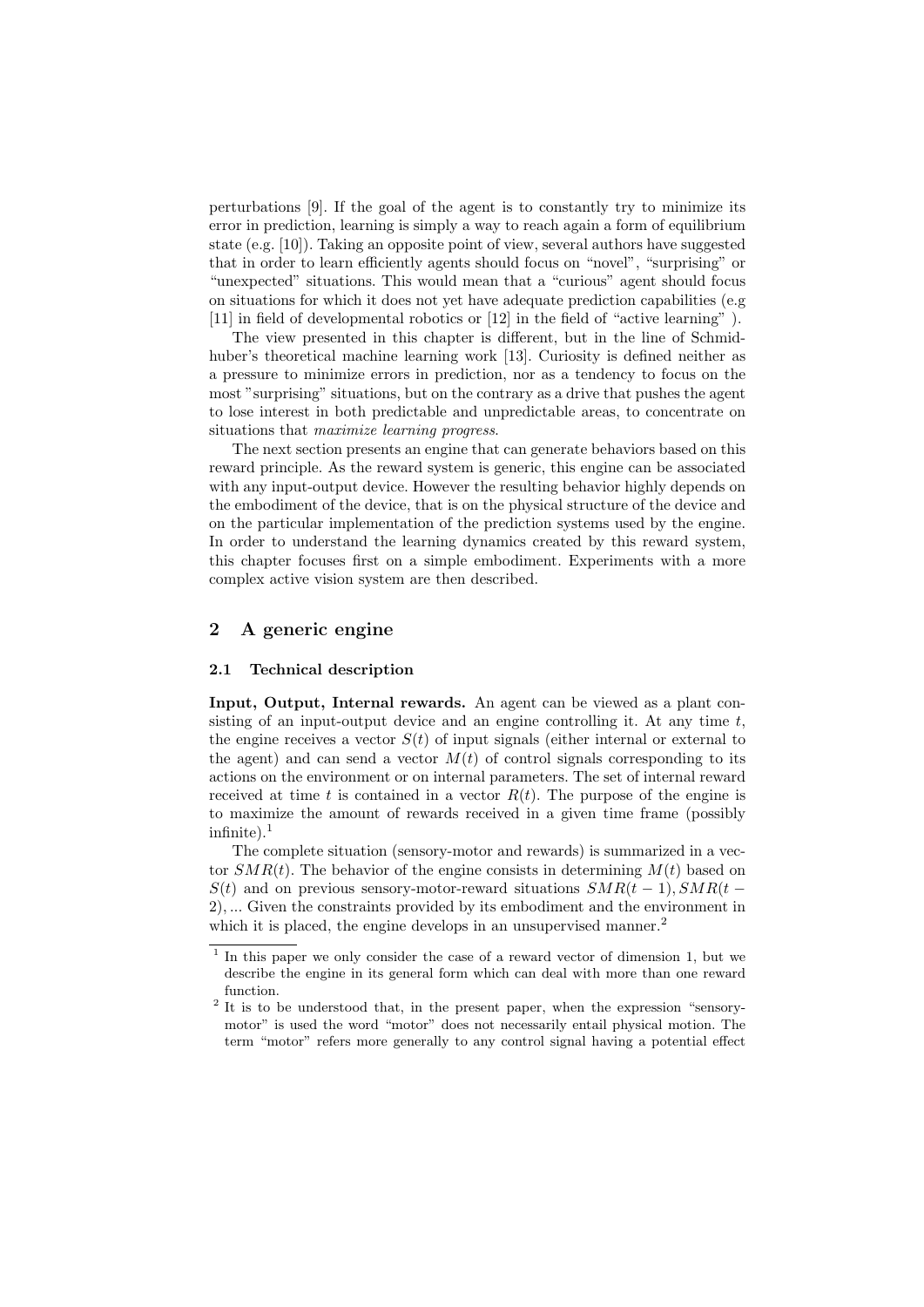An important point is that the engine receives inputs and produces control commands without any a priori information about what they "externally" mean.

Predictors. Predictors form the most important part of the engine. They are responsible to anticipate future sensory-motor evolutions and expected rewards. Their function can be implemented as a single predictor  $\Pi$  that tries to predict future situations.

$$
\Pi(SMR(t)) \to SMR(t+1) \tag{1}
$$

However, in practice, it is often more efficient to implement this global predictor through three specialized *prediction devices*:  $\Pi_m$ ,  $\Pi_s$ ,  $\Pi_r$ . The three devices take the current situation  $SMR(t)$  as an input and try to predict the future motor situation  $M(t + 1)$ , the future sensory situation  $S(t + 1)$  and the future state of the reward vector  $R(t+1)$ , respectively. At each time step, once  $SMR(t)$ is defined, the three devices learn in order to increase their prediction accuracy. Each predictor adapts differently depending on its implementation. The prediction devices can be implemented in different manners, for instance:

- A recurrent Elman neural network with a hidden layer / context layer. Because this network is recurrent it can predict its output based on the value of the sensory-motor vectors several time steps before  $t$  [14].
- A prototype-based prediction system that learns prototypic transitions and extrapolates the result for unknown regions.<sup>3</sup>
- A system using Hidden Markov Models [15].
- A mixture of experts like the one described in [16] and [17]

The performances of the prediction devices are crucial for the system, but the architecture of the engine does not assume anything about the kind of devices used. The choice of a particular technique and its implementation are considered to be part of the embodiment of the device.

Reward system. At each time step t, the reward system computes the current values of  $R(t)$  based on internal computation on the architecture. The system we describe below is based on "maximizing learning progress". At any time t, the system can evaluate the current error for predicting sensory effect of a given

either on the environment of the agent or on the agent itself: control of physical actuators, activation of sensory devices, change on internal parameters.

<sup>3</sup> It takes the form of a set of vectors associating a static sensory-motor context  $SMR(t-1)$  with the predicted vector  $(M(t),S(t))$  or  $R(t)$ ). New prototypes are regularly learned in order to cover most of the sensory-motor-reward space. Predictions are made by combining the results of the  $k$  closest prototypes.  $k$  is typically taken as  $size(SMR(t)) +1$ . This prediction system is faster and more adaptive than the Elman network, but may prove less efficient for complex sensory-motor-reward trajectories.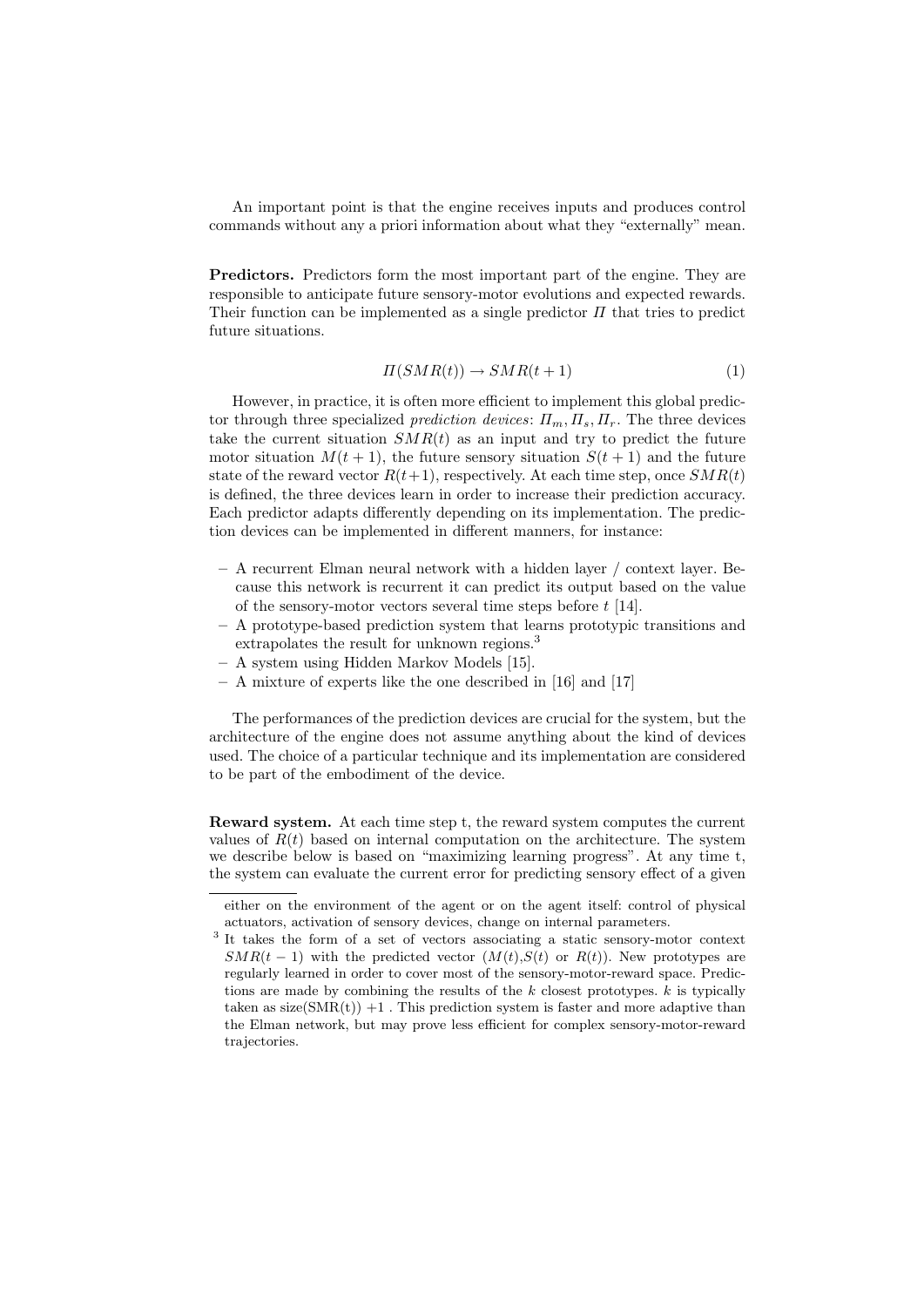command. It is the distance between the predicted sensory vector and its actual values.

$$
\Pi_s(SMR(t-1)) \to S'(t), e(t) = distance(S'(t), S(t))
$$
\n(2)

We define the "learning progress"  $p(t)$  as the reduction of the error  $e(t)$ . In the case on an increase of  $e(t)$ , progress is zero.

$$
p(t) = \begin{cases} e(t-1) - e(t) & :e(t) < e(t-1) \\ 0 & :e(t) \ge e(t-1) \end{cases} \tag{3}
$$

In the case when "learning progress" is the only variable to maximize, the vector  $R(t)$  is of dimension 1 :

$$
R(t) = \{p(t)\}\tag{4}
$$

Maximizing learning progress forces the agent to move away from predictable trajectories in order to receive rewards when returning to predicted ones. This is very different from minimizing or maximizing the error  $e(t)$ . Minimizing the error involves carrying out the actions whose effects are the most easy to predict. This leads to the specialization of the agent into a very small sensory-motor domain, that it will try to master perfectly. With such a reward system, the diversity of the behavior of the agent tends to be rapidly reduced. Maximizing the error involves carrying out the actions whose effects are the most difficult to predict. This can lead to good results in some cases. But in the case where part of the sensory-motor space is very difficult to predict, this strategy is likely to result in destructive learning as the agent will not go back to predictable trajectories. Experiments with these different kind of reward functions are discussed in [8].

Action selection. The action selection module chooses the output commands that are expected to lead to the maximum rewards between t and  $t+T$ . Several techniques taken from the reinforcement learning literature can be used to solve these kind of problems[2]. In our system, the process can be separated into four phases:

- 1. Generation : The module constructs a set of possible commands  $\{mi\}$ . For some applications this phase can be trivial, but more elaborate computations may be required when dealing with complex actuators. As an example of a simple case: if the current value of an actuator control signal,  $m_0$ , is 0.7 then the controller may randomly shift the current value so as to produce candidate values such as 0.55, 0.67, 0.8, 0.75, for  $m_0$ .
- 2. Anticipation : With the help of the predictors, by using the prediction devices in a recurrent manner, the module simulates the possible evolution  $\{SMR_{mi}\}$  over T time steps. The module combines the result of both  $\Pi_m$ and  $\Pi_s$  to predict future sensory-motor situations and uses  $\Pi_r$  to predict the evolution of the reward vector  $R(t)$ .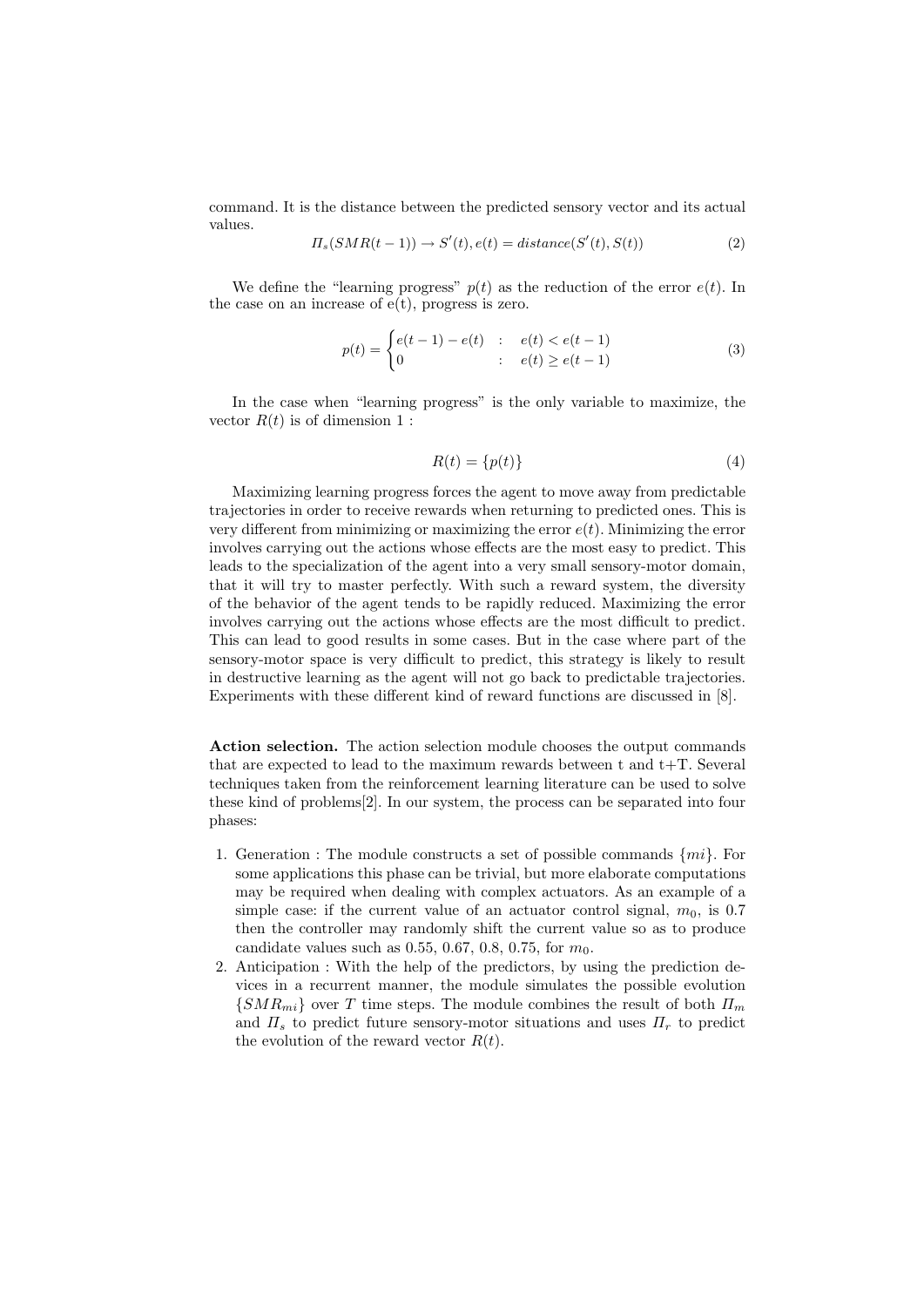3. Evaluation : For each evolution  $\{SMR_{mi}\}\$ an expected reward  $r_{mi}$  is computed as the sum of all the future expected rewards.

$$
r_{mi}(t) = \sum_{j=t}^{t+T} ||R(j)|| \tag{5}
$$

4. Selection : The motor command  $\{mi\}$  corresponding to the highest expected reward is chosen.

The action selection module monitors how well the system is behaving by computing the average reward  $\langle ar(t) \rangle$  over K timesteps. If  $\langle ar(t) \rangle$  is below a given threshold  $\eta$  the system acts randomly instead of using the anticipation process. This allows the discovery of opportunities for learning by chance and then to exploit them.

#### 3 The light switching system : a very simple embodiment

In order to better understand how the architecture works, this section describes first the behavior of the system for a very simple embodiment. Let's assume that the device is equipped with two sensors. The first one,  $pos(t)$  is its position between 0 and 1. The second  $light(t)$  can only take two values 0 and 1 and corresponds to the presence or absence of a light in the environment. This light is switched on when the agent occupies a position between 0.89 and 0.91, otherwise it is zero. The system is equipped with a single actuator nextpos corresponding to the next position the system should go to. It tries to maximizes its "learning progress"  $p(t)$ . A step by step evolution of the system in this simple situation is described in a detailed manner in the appendix.

 $\Pi_s$ ,  $\Pi_m$ ,  $\Pi_r$  are three prototype-based predictors with a maximum capacity of 500 prototypes. For these simulations  $T = 2, K = 1$ . To understand the dynamics produced by the engine more easily, we set  $\eta = 0$ . This means that the system always attempts to use the action selection mechanism to maximize rewards.

Measures. In order to evaluate the behavioral effect of the action selection mechanism based on maximizing learning progress, we need to systematically compare the simulation results with results obtained for an agent that learns choosing random actions. Despite its simplicity, the "random" action strategy can be efficient for learning about unknown environments and discover sensorymotor contingencies.

The first question is whether the system manages to reach its goal : maximizing learning progress. We define the cumulative progress  $P(t)$  as the integration over time of  $p(t)$ .

$$
P(t) = \sum_{j=0}^{t} p(t) \tag{6}
$$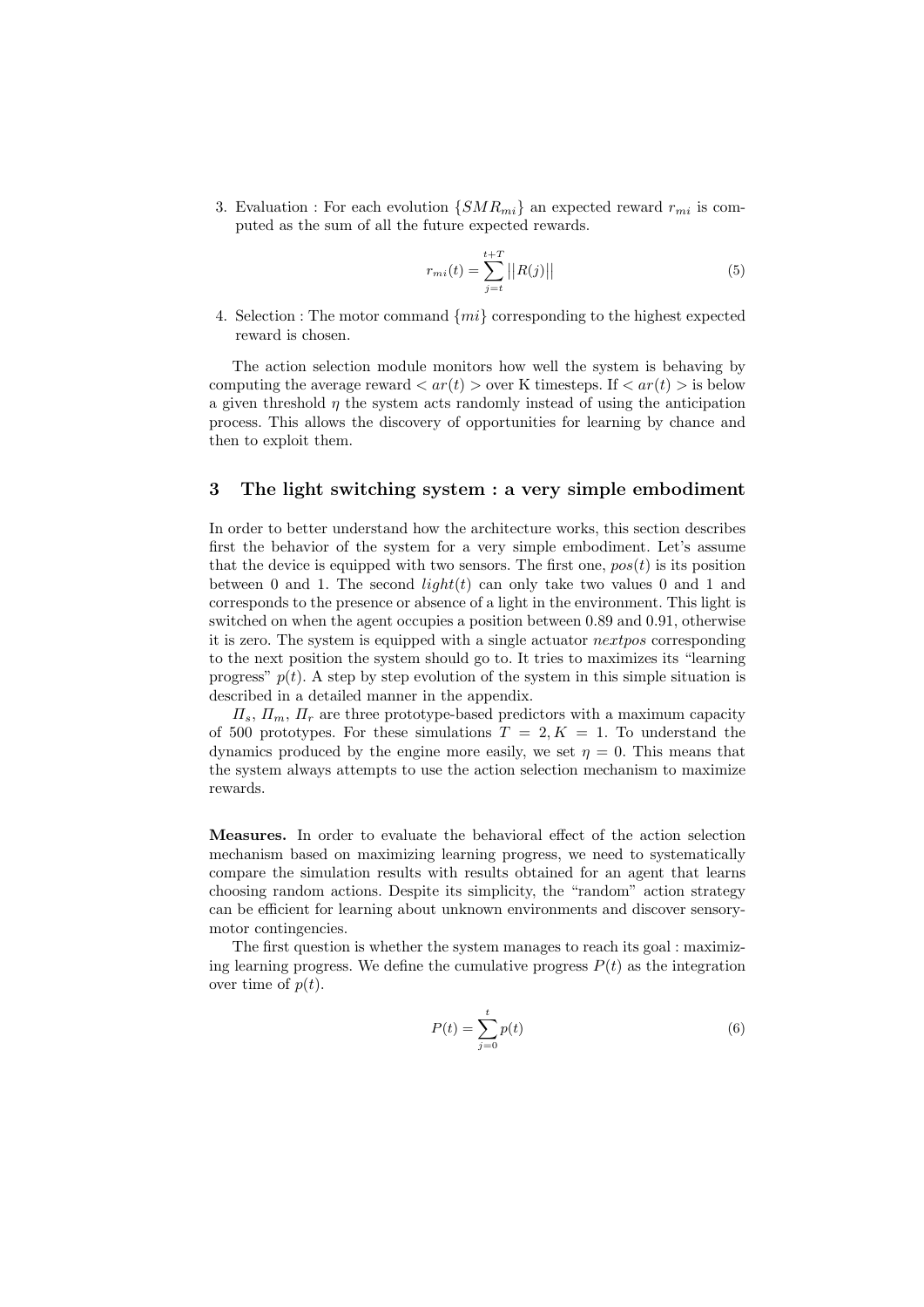To evaluate the performance of the action selection mechanism, we define the comparative progress ratio  $C_P(t)$  as :

$$
C_P(t) = \frac{P_{MAXPROGRESS}(t)}{P_{RANDOM}(t)}\tag{7}
$$

In the context of this environment, the second question is whether the action selection mechanism based on progress leads to a different behavior towards the light. We define the number of times the light has been switch on as :

$$
L(t) = \sum_{j=0}^{t} light(t)
$$
\n(8)

To evaluate the difference in the behavior, we define the comparative ratio :

$$
C_L(t) = \frac{L_{MAYPROGRES}(t)}{L_{RANDOM}(t)}
$$
(9)

**Simulation results.** Figure 1 shows the evolution of  $C_P(t)$  and  $C_L(t)$  for 10 000 time steps. In the beginning of the evolution, the random strategy outperforms the action selection mechanism. In a situation where very few learning situations are present, choosing actions based on anticipated progress is a worse strategy than choosing actions at random.



Fig. 1. Evolution of the comparative progress  $C_P(t)$  and comparative light ratio  $C_L(t)$ for 10 000 time steps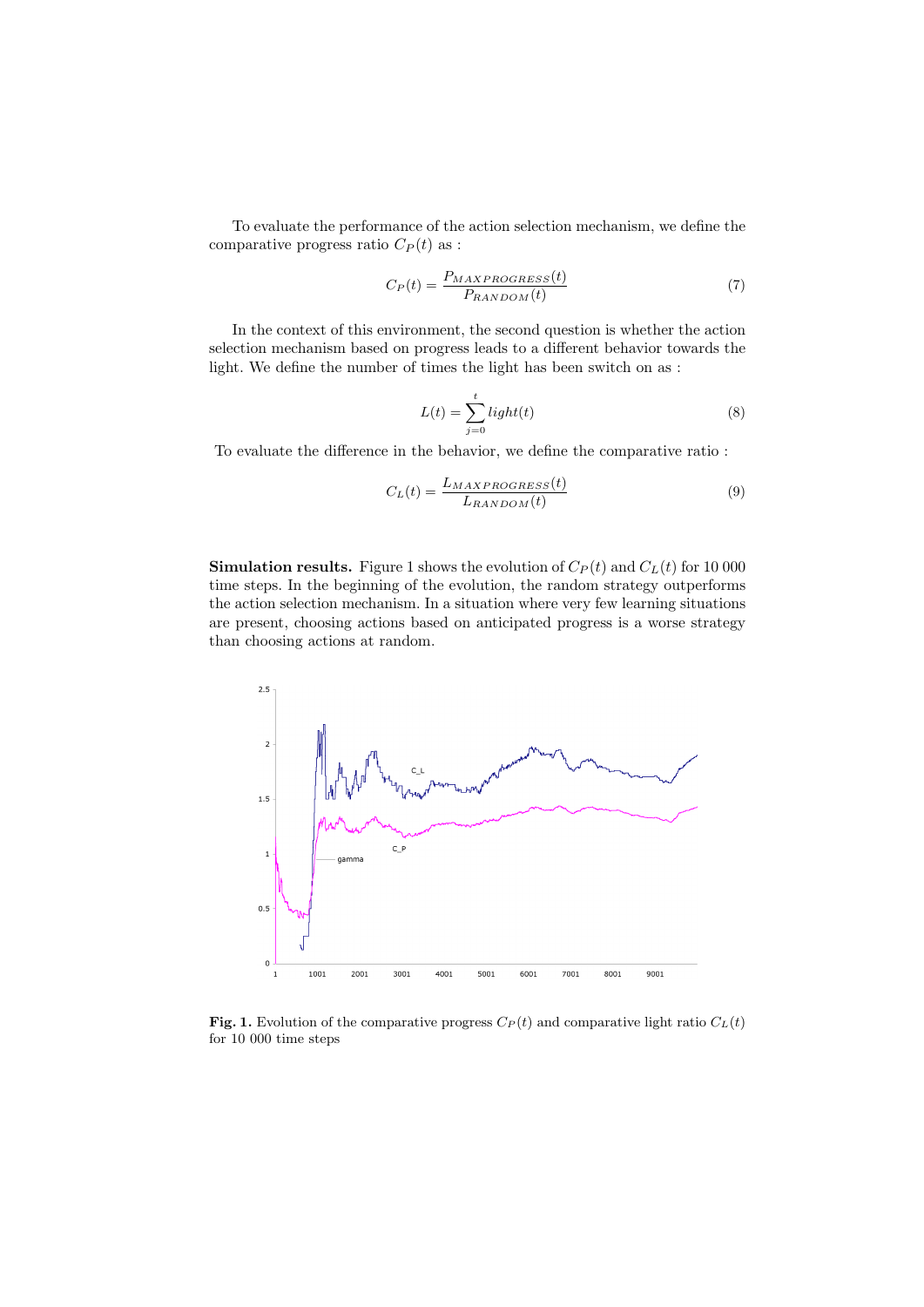At  $t = 579$ , the agent using the action selection mechanism switches the light on by chance. From that moment, its starts progressing rapidly. The strategy outperforms the random one around  $t = 1000$  and will continue since then.

The  $C_L(t)$  curves follows a similar evolution as  $C_P(t)$ . Random action choices lead first to more situations where the light is on. But as soon as the possibility to switch on the light is "discovered" by chance by the agent, the action selection mechanism exploits that source of learning opportunities by switching the light on much more often than in the random case.

Such behavior is not complex in itself. It would have been easy to define a system to reward the agent when the light is switched on and off. The external behavior of such an agent may have been similar to the one of this experiment. The difference is that our agent had no a priori bias towards that particular stimulus. In this case, the light switching behavior is an "emergent property" resulting of a generic internal reward principle.

We can define  $\gamma$ , the point of transition where  $C_P(t)$  becomes superior to 1. Once  $\gamma$  is reached, the action selection strategy outperforms the random strategy. In this simulation  $\gamma$  corresponds also to the transition when the agent starts switching on the light more often than by random moves.

Figure 1 shows a dramatic increase of  $C_P(t)$  just after the "discovery of the light". But after  $\gamma$ ,  $C_P(t)$  reaches a stationary regime where the progress performances are not very different from the one obtained with the random strategy. A similar pattern is observed with the light ratio  $C<sub>L</sub>(t)$ . The light is maximally switched on just after  $\gamma$ . After this initial drive for learning how to switch the light on or off, the system reaches a kind of *habituation* phase. There are no more opportunities for learning. Progress is not zero because there are still some residual errors in prediction to be improved. But the learning progresses as fast as with the random strategy.

#### 4 Embodiment in an active vision system

The embodiment we present in this section shares some similarity with an active vision system described by Marocco and Floreano [18, 19]. But the latter uses an evolutionary robotics paradigm: population of robots are evolved and the best individuals are selected according to a predefined fitness function. We use this embodiment in a developmental perspective.

The system is equipped with a squared retina using RxR perceptual cells. It can move this retina in an image and zoom in and out. Based on the zooming factor, the retina averages the color of the image in order to produce a single value for each cell of the retina. With such a system, it is possible to rapidly scan the patterns present in the overall image and zoom in to perceive some details more accurately. The system has to learn how to "act" on the image by moving and zooming the retina in order to get the higher reward as defined by its reward system.

More precisely, for a given image snapshot  $I(t)$ , the sensory vector  $S(t)$  contains the renormalized grayscale value of the  $RxR$  pixels of the retina, its current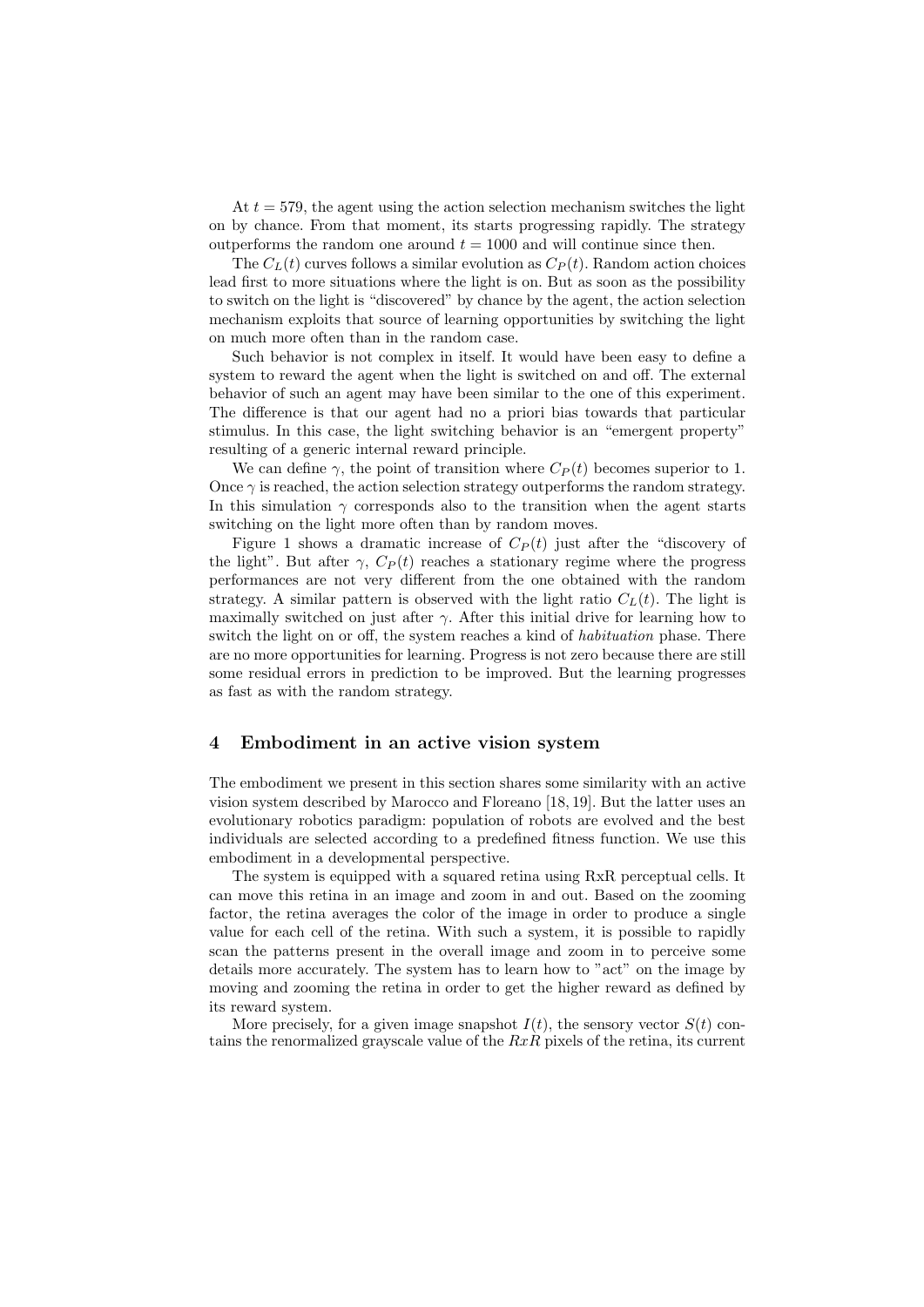position  $(X(t),Y(t))$  and zoom factor  $Z(t)$ . The motor vector  $M(t)$  contains the values for the three possible actions the device can perform: changing the X and Y values and the zooming factor Z. <sup>4</sup>

$$
S(t) = \begin{vmatrix} Pix_{1,1}(t) \\ Pix_{2,1}(t) \\ \dots \\ Pix_{R,R}(t) \\ X(t) \\ Y(t) \\ Z(t) \end{vmatrix}, M(t) = \begin{vmatrix} D_X(t) \\ D_Y(t) \\ D_Z(t) \end{vmatrix}
$$
(10)

The system is presented with a white image where a grey circle is drawn in the down right corner (Figure 2). This situation shares a lot of similarities with the light switching environment previously studied: the environment is uniform except in a small zone and at a given time t, the agent only perceives a small part of it. But the sensory-motor know-how to be developed to master the retina is much more complex.



Fig. 2. Image used for the active vision experiment

The system is equipped with a 5x5 retina, so  $S(t)$  is of size  $5 * 5 + 3 = 28$  and SMR(t) of size  $28 + 3 + 1 = 32$ . As in the previous experiments,  $\Pi_s$ ,  $\Pi_m$ ,  $\Pi_r$  are three prototype-based predictors with a maximum capacity of 500 prototypes,  $T = 2$  and  $K = 1$ . Three simulations where conducted : one with  $\eta_1 = 0.01$ , one with  $\eta_2 = 0$  and one with actions chosen randomly.  $C_{P_1}(t)$  and  $C_{P_2}(t)$  are defined as previously. By analogy with the light example, we can define  $l(t)$  which has value 1 when the center of retina is inside the gray circle and 0 otherwise.  $C_{L1}(t)$  and  $C_{L2}(t)$  defined as previously measure the relative focus on that part of the image in comparison with a retina governed by random commands.

Figure 3 shows the evolution of  $C_{P_1}(t)$ ,  $C_{L_1}(t)$ ,  $C_{P_2}(t)$  and  $C_{L_2}(t)$ . With  $\eta_1 = 0.01$ , the system discovers rapidly that to focus on the grey circle lead to

<sup>&</sup>lt;sup>4</sup> It is not sure that the global position information  $X(t)$ ,  $Y(t)$ ,  $Z(t)$  are necessary for the system to work as theoretically they can be deduced from the temporal integration of  $D_X(t)$ ,  $D_Y(t)$ ,  $D_Z(t)$ . However, in practice, it was difficult for the system to discover how the "borders" of the image constrained the retina's movements, without using this positional information.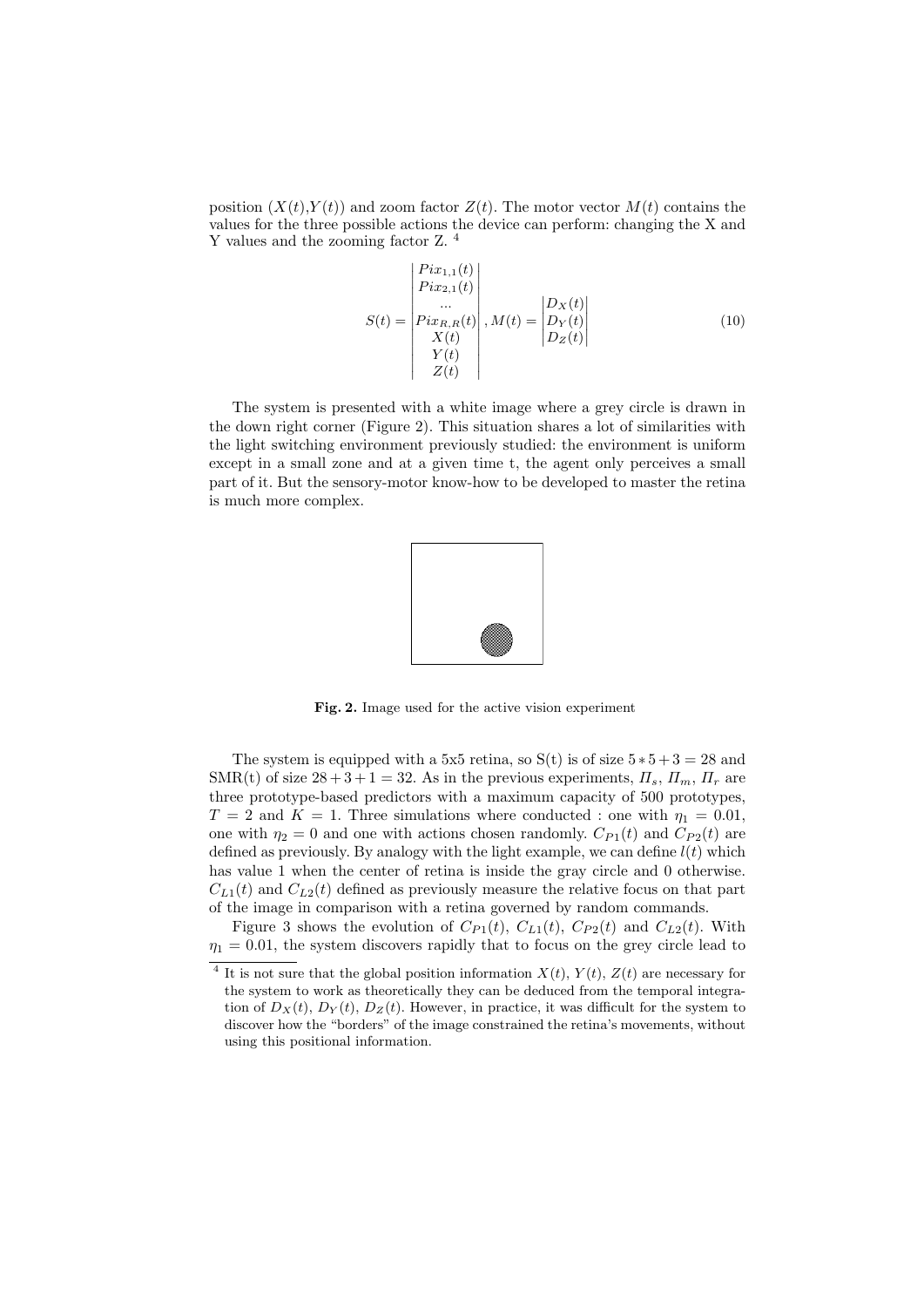more learning progress.  $C_{P_1}(t)$  and  $C_{L_1}(t)$  show similar features than the ones observed for the light switching problem : (1) the action selection mechanism outperforms clearly the random strategy, (2) once the "interesting" part of the environment is discovered the agent focuses mainly on it for a while, (3) eventually an habituation phase is observed. However with  $\eta_2 = 0$ , the performances are worse than random. A study of the trajectory shows that the agent focuses on corner instead of focusing on the grey circle. As the sensory-motor-reward space is larger then in the previous system we are confronted with a classical exploration/exploitation trade-off. An optimal strategy may consist in an adaptive system evaluating  $C_P(t)$ , increasing  $\eta$  when  $C_P(t) < 1$ , reducing it when  $C_P(t) > 1.$ 



Fig. 3. Evolution of the comparative progress  $C_P(1(t)(\eta = 0.01)$  and  $C_P(2(t)(\eta = 0)$ and comparative focus on the grey circle  $C_L(1(t)(\eta = 0.01)$  and  $C_L(2(t)(\eta = 0.0))$  for 10 000 time steps

## 5 Conclusions

An agent motivated by maximizing learning progress constructs its behavior in order to go from unpredictable situations to predictable ones. Instead of focusing on situations that it predicts well (minimizing prediction error) or on situations it does not predict at all (maximizing prediction error) it focuses on the frontier that separates mastered know-how from unmastered know-how. This strategy enables the development of more complex behaviors in a given environment. In the two experiments described in this chapter, the agent discovers a feature of its environment that is only visible when specific actions are performed. As soon as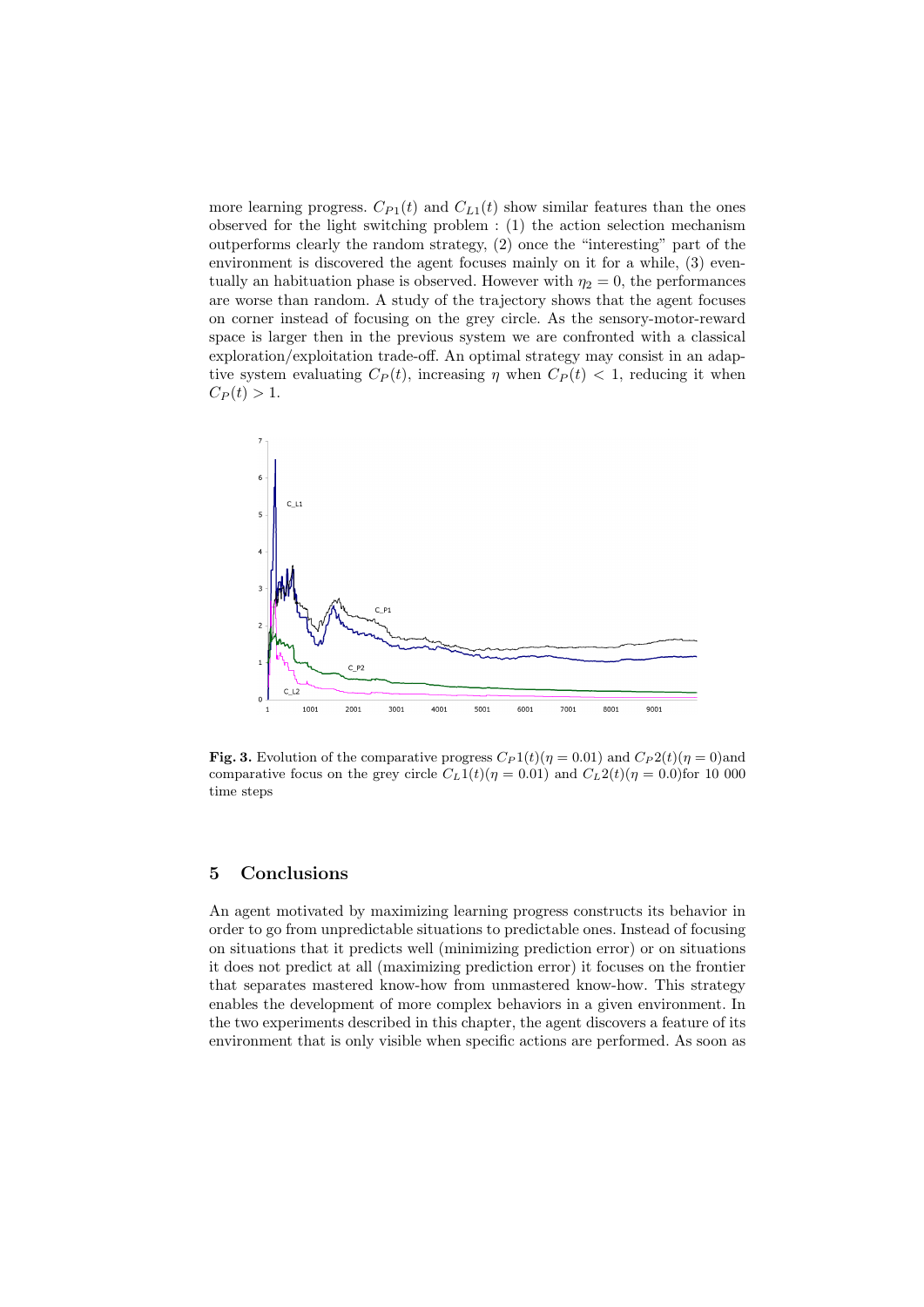the agent discovers this feature, it tries to learn about the sensory effects of its actions in this context. Once its learning progress ceases to increase, the agent stops focusing on this sensory-motor trajectory as it is now part of well predicted situations. This focusing behavior can be seen as a novel behavior mastered by the agent.

One major challenge for developmental robotics is to build a single architecture that would enable a robot to develop novel behaviors of increasing complexity. Can the same mechanisms enable a robot to autonomously learn how to avoid obstacles, discover how to use objects or structure its interactions with other robots? We believe reward systems like the one presented in this paper can play a key role to build robots capable of open-ended development. However, the reward system in itself is not sufficient. The development of complex behaviors results from the interplay between generic motivational principles, particular embodiment (including a particular physical structure, perceptual and motor apparatus and learning techniques) and environmental dynamics (see for instance the experiments discussed in [20] in this volume). For these reasons, further research in that direction should focus on exploring how generic principles such as the one presented in this chapter can be used in experiments with grounded and situated robotic agents.

# Acknowledgements

The authors would like to thank Luc Steels and the members of the developmental robotics team (Verena Hafner, Claire d'Este and Andrew Whyte) for precious comments on this work.

## References

- 1. Skinner, B.: The Behavior of Organisms. Appleton Century Crofs, New York, NY. (1938)
- 2. Sutton, R., Barto, A.: Reinforcement learning: an introduction. MIT Press, Cambridge, MA. (1998)
- 3. Montague, P., Dayan, P., Sejnowski, T.: A framework for mesencephalic dopamine systems based on predictive hebbian learning. Journal of Neuroscience 16 (1996) 1936–1947
- 4. Schultz, W., Dayan, P., Montague, P.: A neural substrate of prediction and reward. Science 275 (1997) 1593–1599
- 5. Doya, K.: Metalearning and neuromodulation. Neural Networks 15 (2002)
- 6. Lorenz, K.: Vom Weltbild des Verhaltensforschers. dtv, Munchen (1968)
- 7. Csikszenthmihalyi, M.: Flow-the psychology of optimal experience. Harper Perennial (1991)
- 8. Kaplan, F., Oudeyer, P.Y.: Motivational principles for visual know-how development. In Prince, C., Berthouze, L., Kozima, H., Bullock, D., Stojanov, G., Balkenius, C., eds.: Proceedings of the 3rd international workshop on Epigenetic Robotics : Modeling cognitive development in robotic systems. Number 101, Lund University Cognitive Studies (2003) 73–80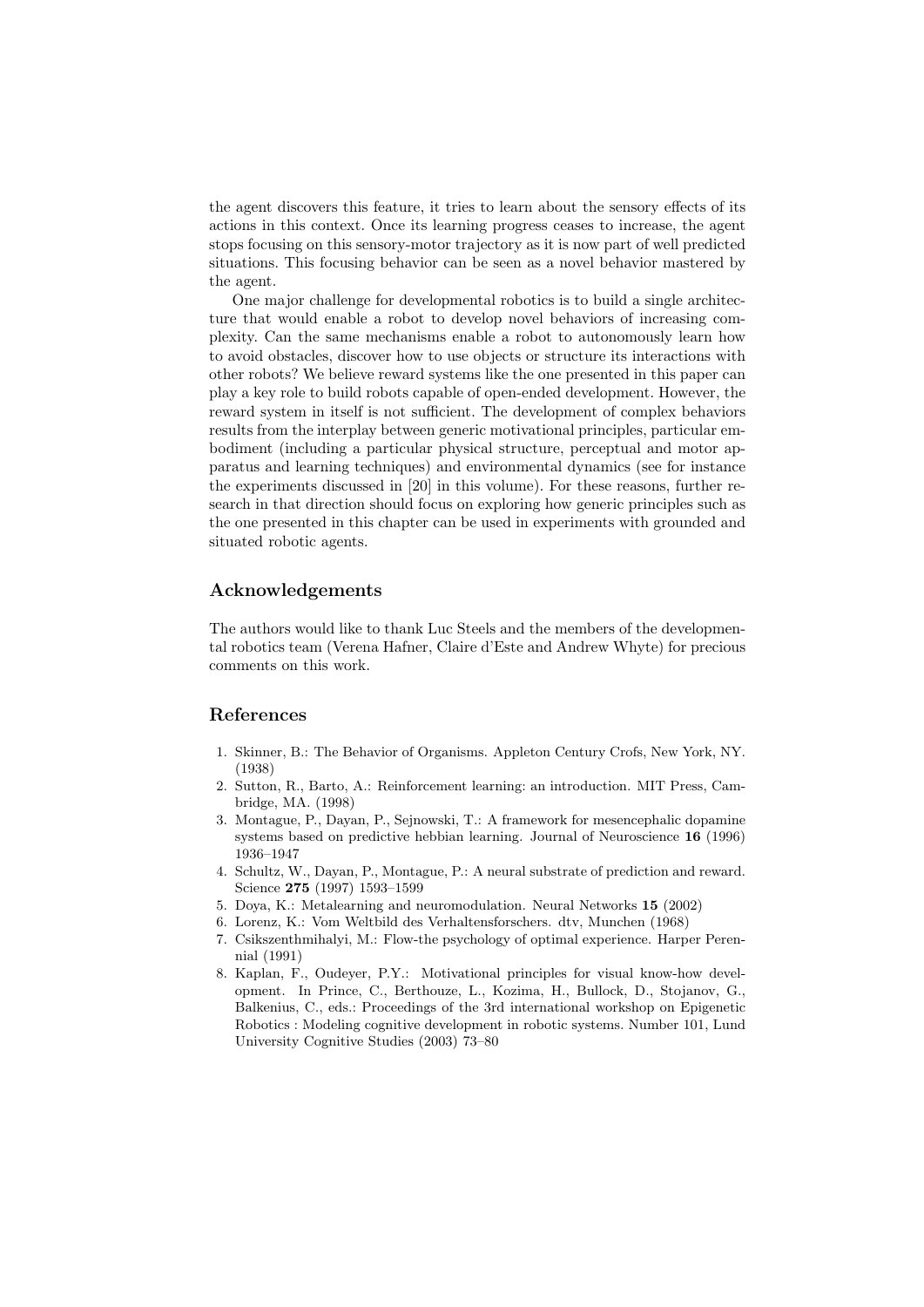- 9. Varela, F., Thompson, E., Rosch, E.: The embodied mind : Cognitive science and human experience. MIT Press, Cambridge, MA (1991)
- 10. Andry, P., Gaussier, P., Moga, S., Banquet, J., Nadel, J.: Learning and communication in imitation: an autonomous robot perspective. IEEE Transaction on Systems, Man and Cybernetics, Part A : Systems and Humans 31 (2001) 431–444
- 11. Huang, X., Weng, J.: Novelty and reinforcement learning in the value system of developmental robots. In: Proceedings of the 2nd international workshop on Epigenetic Robotics - Lund University Cognitive Studies 94. (2002) 47–55
- 12. Thrun, S.: Exploration in active learning. In Arbib, M., ed.: Handbook of Brain Science and Neural Networks. MIT Press (1995)
- 13. Schmidhuber, J.: Curious model-building control systems. In: Proceeding International Joint Conference on Neural Networks. Volume 2., Singapore, IEEE (1991) 1458–1463
- 14. Elman, J.: Finding structure in time. Cognitive Science 14 (1990) 179–211
- 15. Rabiner, L., Juang, B.: An introduction to hidden markov models. IEEE Acoutics, Speech and Signal Processing Magazine 3 (1986) 4–16
- 16. Tani, J., Nolfi, S.: Learning to perceive the world as articulated : An approach for hiearchical learning in sensory-motor systems. Neural Network 12 (1999) 1131– 1141
- 17. Jordan, M., Jacobs, R.: Hierarchical mixtures of experts and the em algorithm. Neural Computation 6 (1994) 181–214
- 18. Kato, T., Floreano, D.: An evolutionary active-vision system. In: Proceedings of the congress on evolutionary computation (CEC01), IEEE Press (2001)
- 19. Marocco, D., Floreano, D.: Active vision and feature selection in evolutionary behavioral systems. In Hallam, B., Floreano, D., Hallam, J., Hayes, G., Meyer, J.A., eds.: From Animals to Animats 7, Cambridge, MA., MIT Press (2002)
- 20. Lungarella, M., Berthouze, L.: Robot bouncing : On the interaction between body and environmental dynamics. this volume (2004)

## Appendix

This appendix describes a step by step evolution of the system for the light switching problem. In this example the parameter  $\eta$  is set to 0.01. Let's assume that the system has been active for t time steps and that during that period the light stayed at value 0. For the sake of simplicity, we will make the unrealistic assumption that the predictors learn rapidly and "perfectly" based on the situations they encountered. So we will assume that the predictors have learned to predict that  $pos(t) = nextpos(t - 1)$  and that light(t) =  $0$ .

Time t. At time t the situation is the following.

$$
e(t-1) = 0, SMR(t-1) = \begin{vmatrix} pos(t) = 0.4 \\ light(t) = 0 \\ nextpos(t) = 0.2 \\ p(t) = 0 \end{vmatrix}, SMR(t) = \begin{vmatrix} pos(t) = 0.2 \\ light(t) = 0 \\ nextpos(t) = ? \\ p(t) = ? \end{vmatrix}
$$
(11)

The "perfect" predictor for sensory information,  $\Pi_s$ , gave the following predictions:

$$
\Pi_s(SMR(t-1)) \to \begin{vmatrix} position(t) = 0.2\\ light(t) = 0 \end{vmatrix}
$$
\n(12)